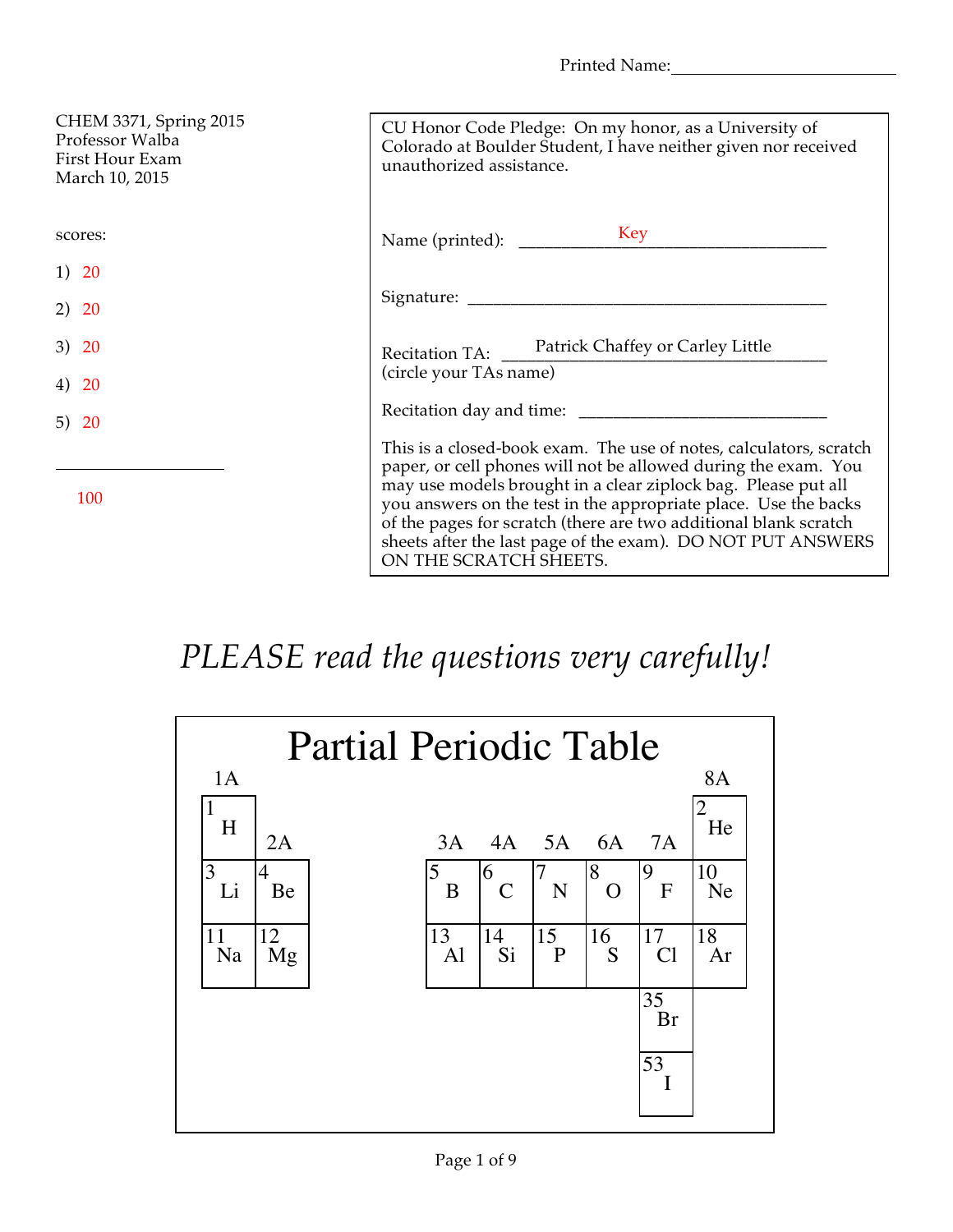



c) Circle the reaction given in part b) that is faster.

d) The slower reaction in part b) actually produces a different product as the major product. Draw the structure of the major product of the slower reaction.

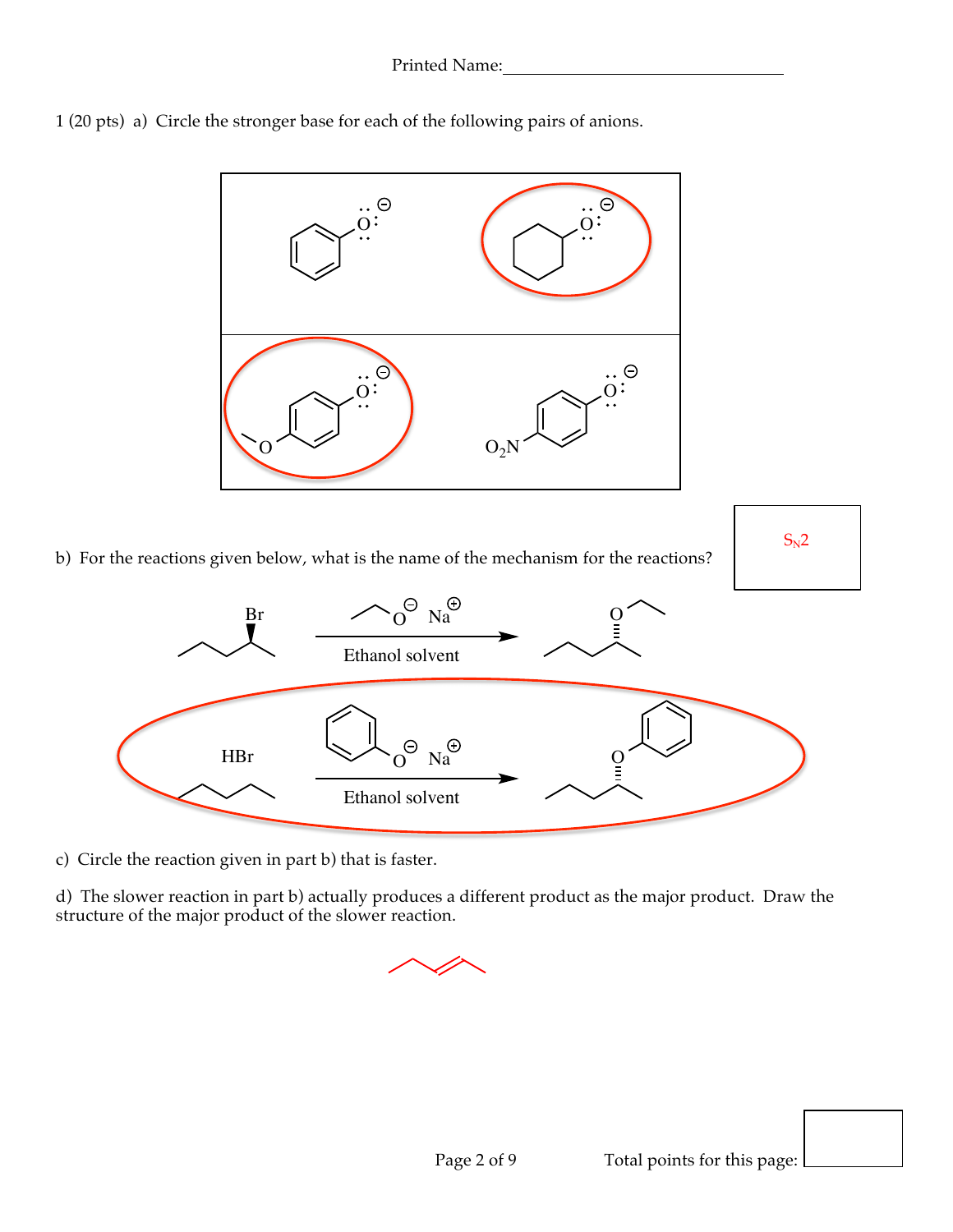## 1 – Continued

e) When 3-bromo-3-methyl-1-butene (**1**) is dissolved in methanol, a reactive intermediate is formed. Give the two major resonance contributors to the structure of this intermediate.



f) The reaction shown in part e) above produces two major products. Draw the structure of the two products.



g) For the reaction in part e), the single major product changes depending upon conditions. Give the single major product expected if the reaction is run as indicated, with no acid added (to be safe, assume there is a insoluble "acid scavenger" such as  $Na<sub>2</sub>CO<sub>3</sub>$  in the reaction mixture).

 $H_3CO$ 

h) For the reaction in part e), give the major product you would expect if catalytic sulfuric acid is added to the to the reaction mixture.

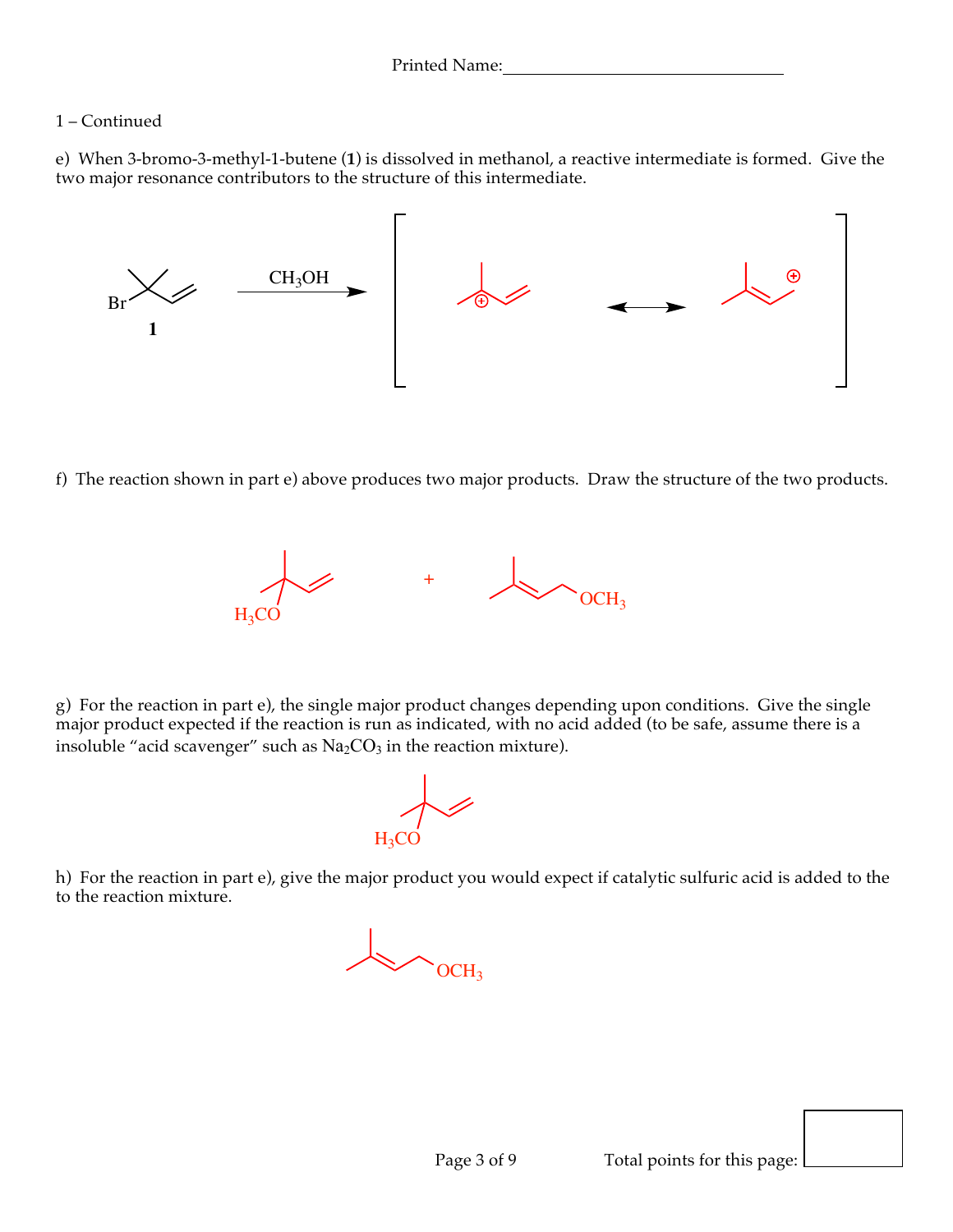2) (20 pts) Give the single major product for each of the following reactions, carefully showing stereochemistry using wedges and dashes where appropriate. If a racemate is formed, show only one enantiomer and label it "rac."

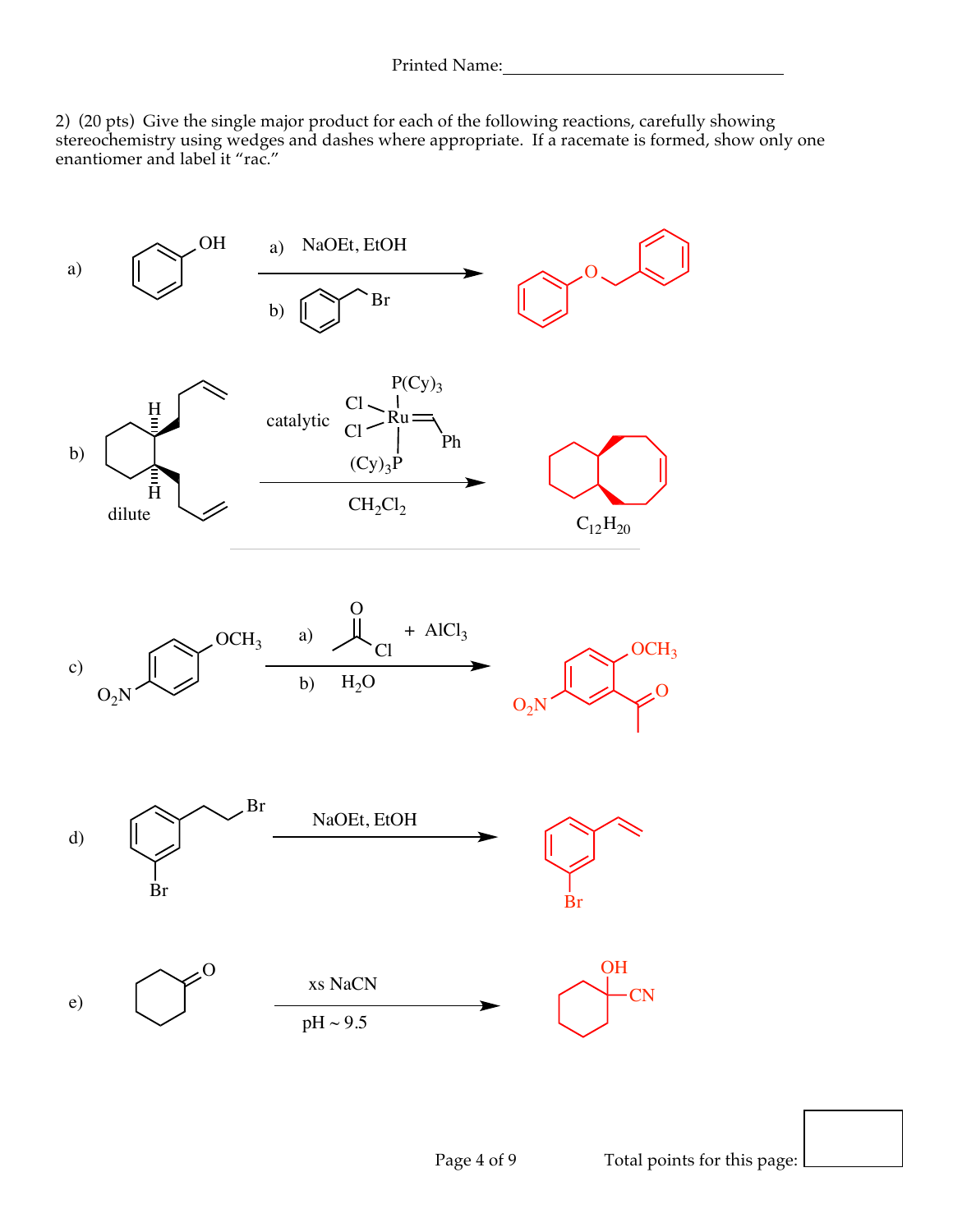3) (20 pts) Propose reagents for accomplishing each of the following transformations. Make your reactions efficient (i.e. the target product should be the major product). Some of these transformations may require more than one step with isolation of intermediate products in between. Use letters to indicate sequential addition of reagents for one step, and use numbers to indicate multiple steps.

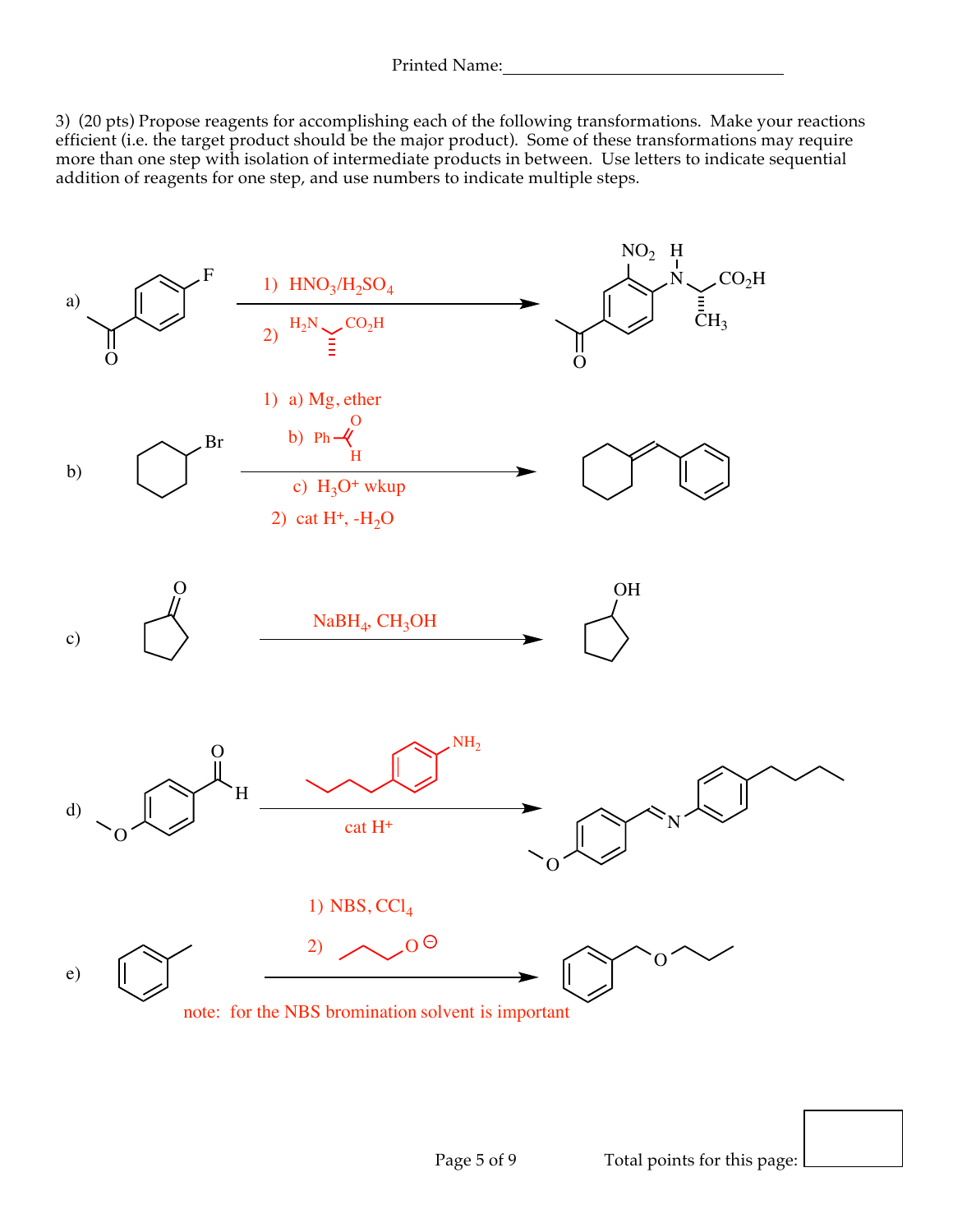4) (20 pts) Propose an arrow-pushing mechanism for both of the following reactions. Note that 4b is actually a reaction sequence. Give the mechanism for both of the reactions in the sequence.

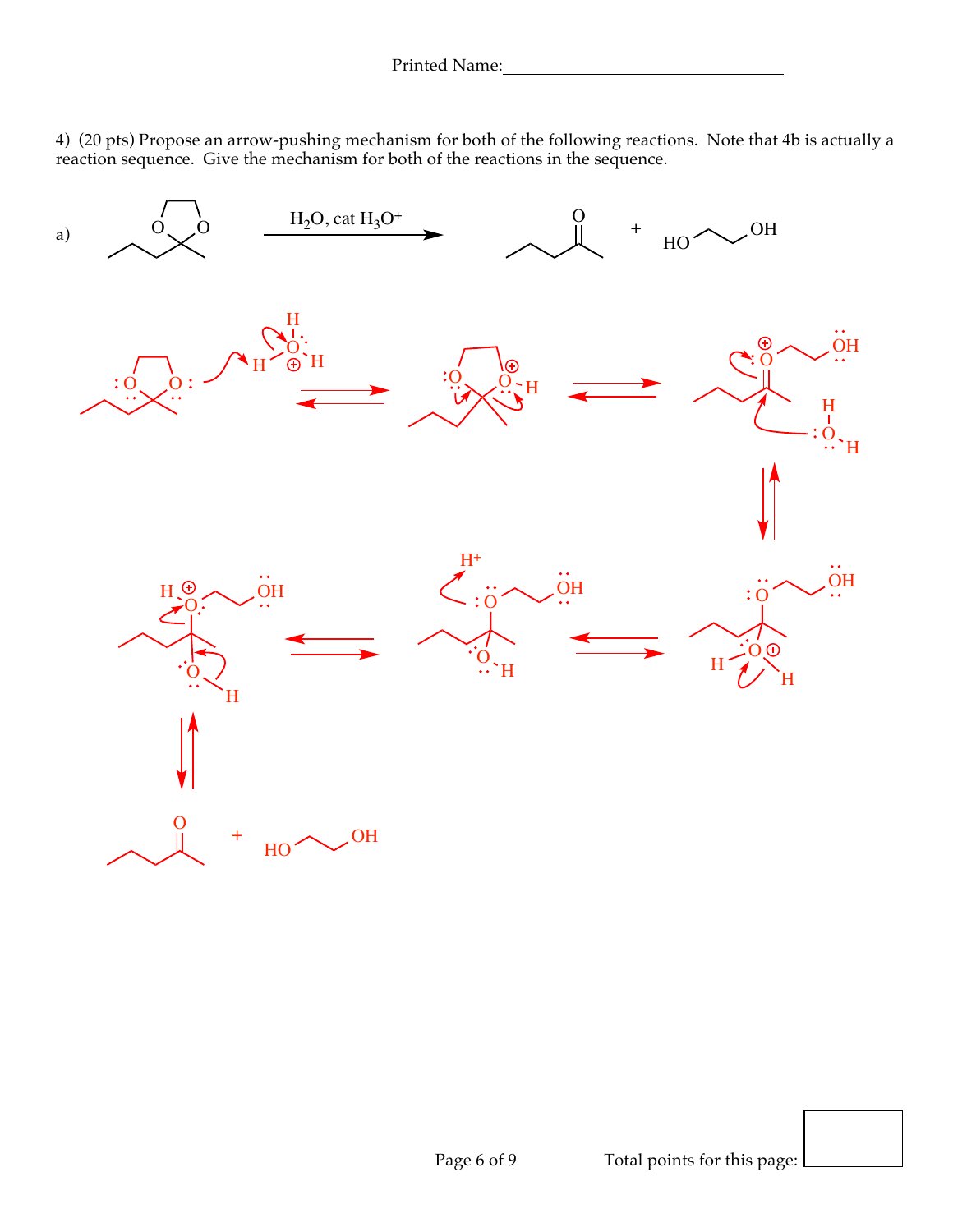

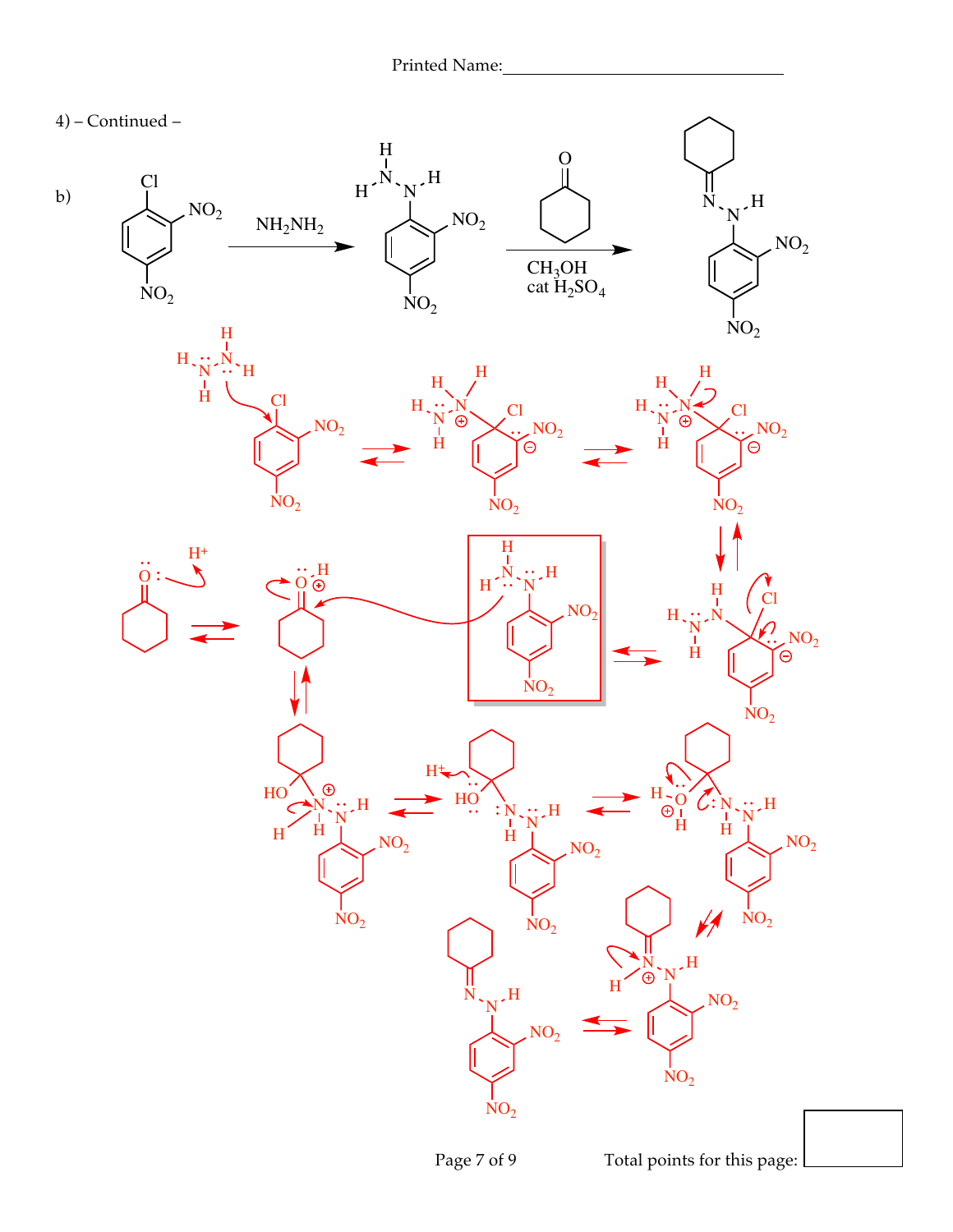5) (20 pts) Propose a synthesis for each of the following targets. Allowed starting materials include benzene and/or any other organic molecules containing **five (5) carbons or less**. You may use any necessary inorganic reagents. Try to make your syntheses efficient (i.e. the target should be produced in the highest possible yield). More than one step will be required. Please show all the intermediate **products** in your synthesis (not reactive intermediates involved in the mechanisms, but actual isolated molecules on the path from starting material to product). Please do not put multiple reactions over one arrow. (Continued on next page)

a) The target for question 5a is a prototype of the family of cyanobiphenyl liquid crystals, known as 5CB (structure given at right). These were the first materials useful for fabrication of laptop LC displays, and are still the subject of scientific investigations and the foundation to new tech such as LC-based biosensors. A SciFinder Scholar structure search for 5CB turns up 5,853 papers since the synthesis and characterization was first reported by George Gray in 1973, and 101 commercial sources (!).



For this synthesis, in addition to the allowed starting materials given in the first paragraph of question 5, you can use 4-cyanobenzeneboronic acid (compound **1**). Sigma-Aldrich, a major research chemical vendor, lists 807 commercial arylboronic acids. Compound **1** retails for \$54/gm – expensive, but probably less expensive than student labor and materials required to synthesize it in acceptably pure form.